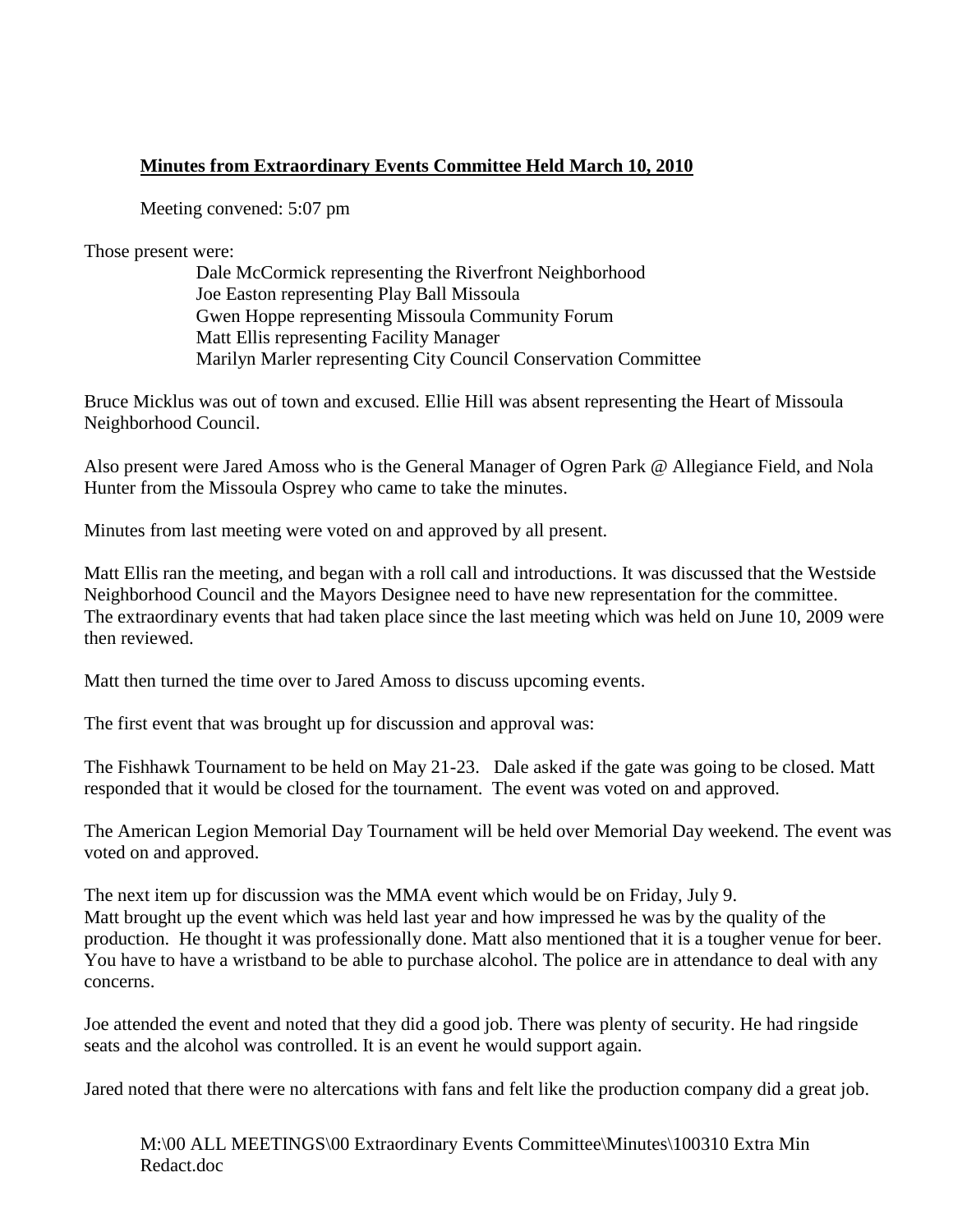Dale asked if the sound level was checked as he thought it would be more suited for an interior venue. Gwen had polled the neighborhood prior to last years even and had 2 votes that were ok with the event, and 6 against.

Dale indicated that he had walked the riverfront trail during the event and felt like it was a spectacle, and special rules need to be in place for such events.

Jared noted that from the riverfront trail you would have not been able to see much as the trail is over 400 feet away, and you can't see it from the front gate or just walking along the side of the stadium as the ring is down on the diamond area and it is a sunken diamond.

Matt said that after hosting the event last year he would support it again, and it is not his thing. Dale thinks the event is too violent and has impact on the neighborhood where they have already had some violence issues.

Matt addressed Dale's concerns and noted that the type of violence Dale is talking about within the neighborhood is a different issue and not related to the MMA. Matt noted that the trail could be closed or signs posted.

Gwen asked about the sound levels. Jared said it is low level. There is no play by play or video board. Joe thought the discussion should be tabled for Gwen and Dale to be able to poll their neighborhoods and an email vote taken no later than next Friday 19. It was agreed upon. Additional information will be sent out through email regarding the event and if after doing the neighborhood polls if there are additional concerns email them to Nola, and she will get back to you.

The next event addressed was for a Reggae band. The links were emailed to you. Please look over the links and get back within the next couple of days with feedback. The event would be held on June 22. They have been drawing huge numbers. Very popular right now. Gwen asked if there were sound stipulations. Jared said there would be sound checks done and the concert would be over by 10 pm. Matt also mentioned that the police monitor the decibel levels and it will monitored throughout the concert. That was also done when we had the country music concert. Jared asked everyone to please check out the links, and email back your votes.

Matt brought up other concert possibilities that have been presented to us, and might possibly come to be. These concert possibilities need to be kept confidential. They are only possibilities at this point, and the concert promoters have asked not to discuss them outside of this meeting.

The concerts that have more than one date would happen on any one of those days, not all. Those are possible dates the promoters are looking at.

The country music concert would probably pull 3 to 4 thousand people so we would probably have to bus people in due to parking restrictions.

We are just giving you a heads up that these concerts are being talked about and want to know if you have any concerns. There were no concerns raised on these specific acts.